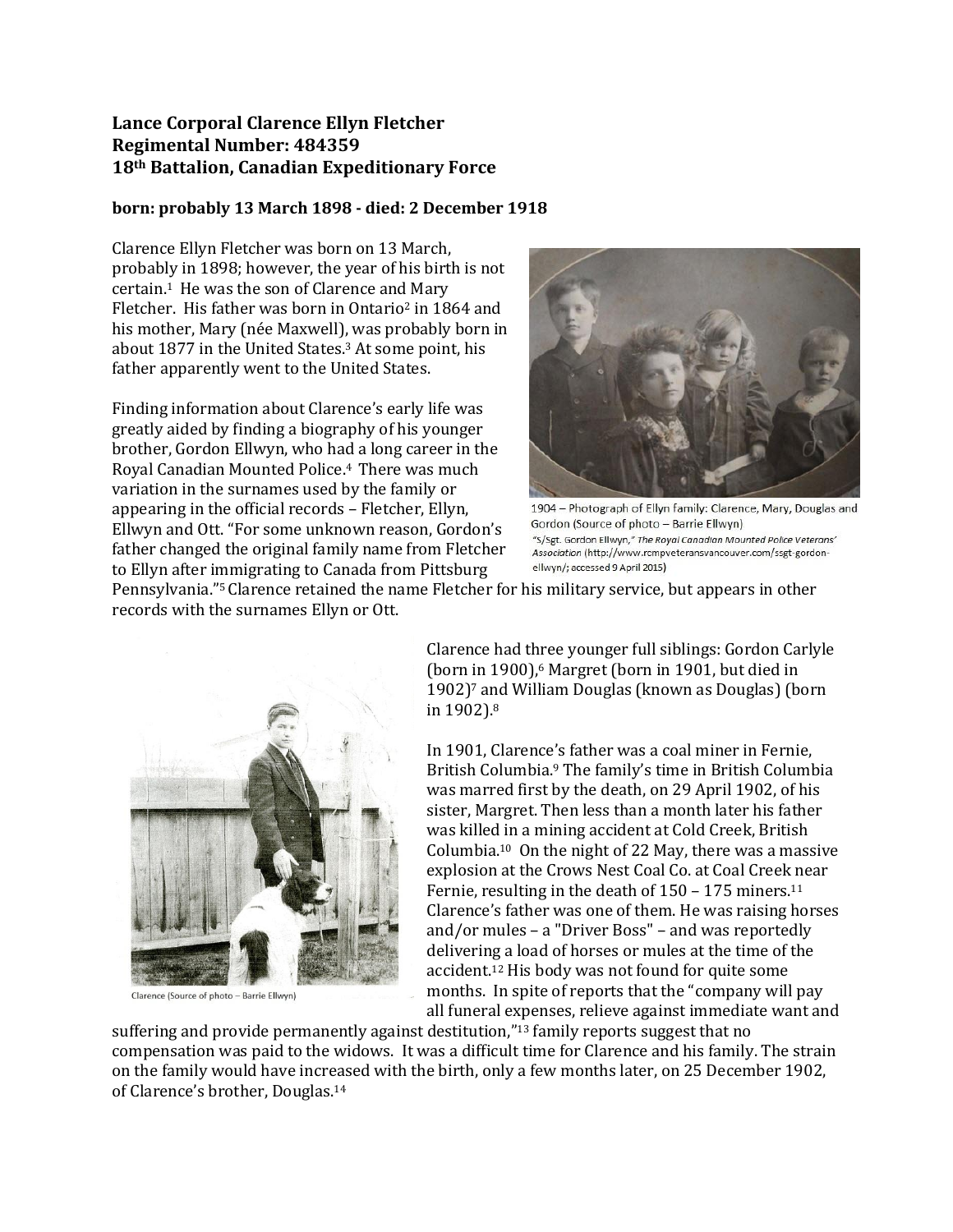However, more stability came to the family in the next few years. "By 1906, Mary Ellyn had moved back to Lethbridge and married William Albert Ott who was 12 years her senior. William Ott was a well established and affluent businessman in Lethbridge Alberta. He had been married previously and brought five of his children into this new blended marriage. Together William and Mary had three children: Ralph, Glen and Albert. ... To avoid further confusion, the three girls and two original Ott boys kept the surname of OTT." <sup>15</sup> Gordon and Douglas did not like being teased for having a name that sounded like the girl's name "Ellen," so they changed the name to Ellwyn.<sup>16</sup> So later, the original Ellyn boys and the last 3 Ott boys (Ralph, Glen & Albert) would all use the surname of Ellwyn.

Clarence enlisted in the Canadian Expeditionary Force, joining the 50<sup>th</sup> Battalion, on 21 January 1915, claiming to be 19 years old.<sup>17</sup> He indicated that he was born on 13 March 1895 in Lethbridge, Alberta. However, his brother's profile indicates that he lied about his age by three years in order to enlist. "With the outbreak of World War I, both Clarence Ellyn-Fletcher and Gordon Ellwyn were anxious to join the

CARD an Dal: ing mine and address HERE<br>an National Miss. A Citt<br>comparison of 21 Lun Durmillace NAME AND ADDRESS HERE Jear Dal am, write r the f Postcard prepared by Clarence (but not sent) to his sister, Alice, possibly in January 1915. (Source of photo - Barrie Ellwyn)



Clarence (Source of photo - Barrie Ellwyn)

Canadian Expeditionary Forces and contribute to the fighting in Europe. Clarence was, therefore, only 16 years old when he enlisted. He was 5' 10" tall, with a fair complexion, grey eyes and black hair.<sup>18</sup> "After his basic training, he was shipped off to Europe and was attached to the 18th Battalion (Western Ontario Regiment)."

It is not clear when Clarence left Canada for England but, in September 1915, he was with the  $23<sup>rd</sup>$  Canadian Reserve Battalion while attending a Colt Machine Gun course, probably in

Shorncliffe, England.<sup>19</sup> In January 1916, he was transferred from the  $23<sup>rd</sup>$  to the 18<sup>th</sup> Battalion. On 20 January 1916, he was at the Canadian Base Depot in Le Havre and he joined his Battalion in the field about a week later.

Eight months later, Clarence began the first of a number of hospitalisations – this time for an injury sustained on the Front. On 19 September 1916, he was wounded by shrapnel that perforated the front of his left thigh and injured his foot. He was taken to the 1st Australian General Hospital and was transferred two days later to England. He was hospitalised in the Queen Mary's Military Hospital in Whalley, Lancashire. By early November, the wound had almost healed, but the flexibility in his knee was limited to a right angle and he was still experiencing pain in the front of his thigh. In November he was sent to the Military Convalescent Hospital in Woodcote Park, Epsom.

He was discharged from Woodcote Park on 3 January 1917, but was admitted to hospital again just a few weeks later. He was admitted to a specialized military hospital at the Chisledon Camp in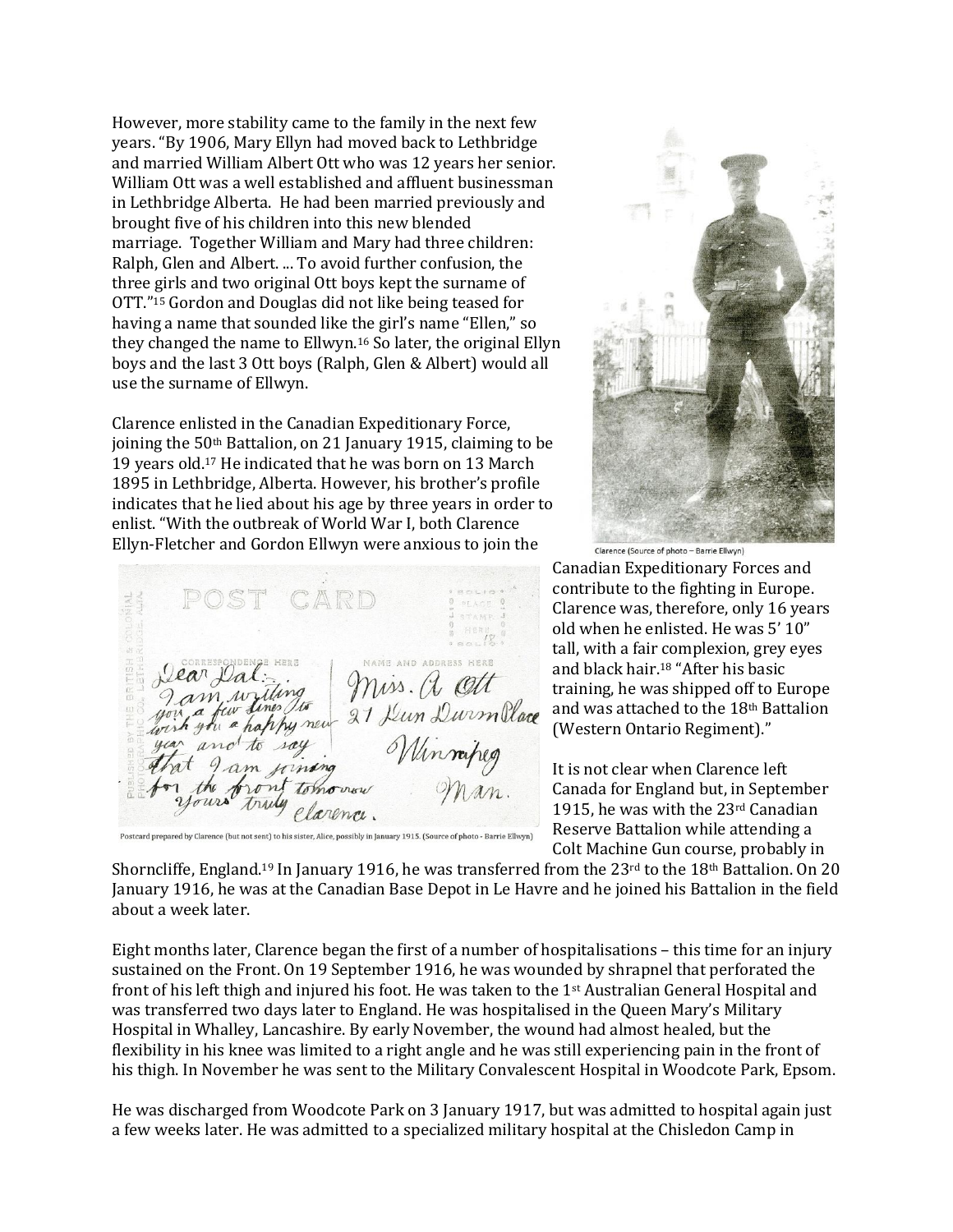Wiltshire for treatment of gonorrhoea. The 1,100-bed hospital was focused on the treatment of venereal disease.<sup>20</sup> He appears to have been there until late April. He was probably sent to the Canadian Convalescent Depot in Bramshott sometime in the spring of 1917.

Clarence's third hospitalisation occurred just months later. In late July 1917, he scratched his right thumb and the scratch became infected. He was treated for about a week at the Bramshott Hospital. While he was in hospital in August, he signed a will, leaving everything to his mother.

In February 1918, he was hospitalised for a fourth time, this time at Bramshott Hospital where he was hospitalised for two months with dermatitis. He had had scabies in January, which resulted in a red rash over most of his body. In April he transferred to the 4th Reserve Battalion. On 1 September, he was appointed a Lance Corporal and later that month he was transferred to the 18th Battalion.

In November 1918 Clarence was hospitalised for the fifth and final time. He was admitted to the 1st Canadian Casualty Clearing Station on 24 November.<sup>21</sup> The day he was admitted to the 1st CCCS, the 18th Canadian Battalion had left Chapelle-lez-Herlaimont in Belgium in the morning for a full-day march to Fleurus, just over 20 kilometres to the east.<sup>22</sup> The Battalion had begun its journey to Germany as an army of occupation on 18 November 1918. Every day since the march began, one or more other ranks had been admitted to hospital and the war diary entry for 24 November notes that "15 O.R.s [other ranks] admitted to hospital." Clarence may have been one of these.



C Fletcher in Gosselies Communal cemetery (Source: Author)

Band played through the streets."

Clarence died at the  $1<sup>st</sup>$  CCCS, just over a week later of influenza. He was buried the same day in Gosselies Communal Cemetery (Grave 254), with the chaplain W. O'Neill Fisher presiding. The chaplain also notified his mother, Mrs W. A. Ott, of his death at 320 7th Avenue, South Lethbridge, Alberta.

Influenza accounted for most deaths at the 1st Canadian Casualty Clearing Station after the Armistice.23 In spite of the horrific number of soldiers killed in World War I, the influenza pandemic, which affected the whole world and scourged Europe in 1918-1919, killed more people than the war itself.<sup>24</sup>

It is unlikely that Clarence saw any of the celebrations of the Canadian soldiers that took place along their march route. On 19 November, "A Dance was given by the villagers at night in the Town Hall to the members of the battalion. The Regtl. Band provided the music."25On 25 November, "Shortly after the arrival of the Battalion, a civilian Brass Band and Bugle

Clarence was probably awarded the British War Medal (for service overseas between 1914 and 1918) and the Victory Medal (for service in an operational theatre).<sup>26</sup> He missed qualifying for the 1914-15 Star (for service in the war against Germany between 5 August 1914 and 31 December 1915) by less than month, since he only joined the Front in late January 1916.

His brother, Gordon, wanted to follow in his brother's footsteps and applied to join the Canadian Expeditionary Force but was rejected because he was too young. However, in April 1918, he applied and was accepted for the Cavalry Draft for the Royal NorthWest Mounted Police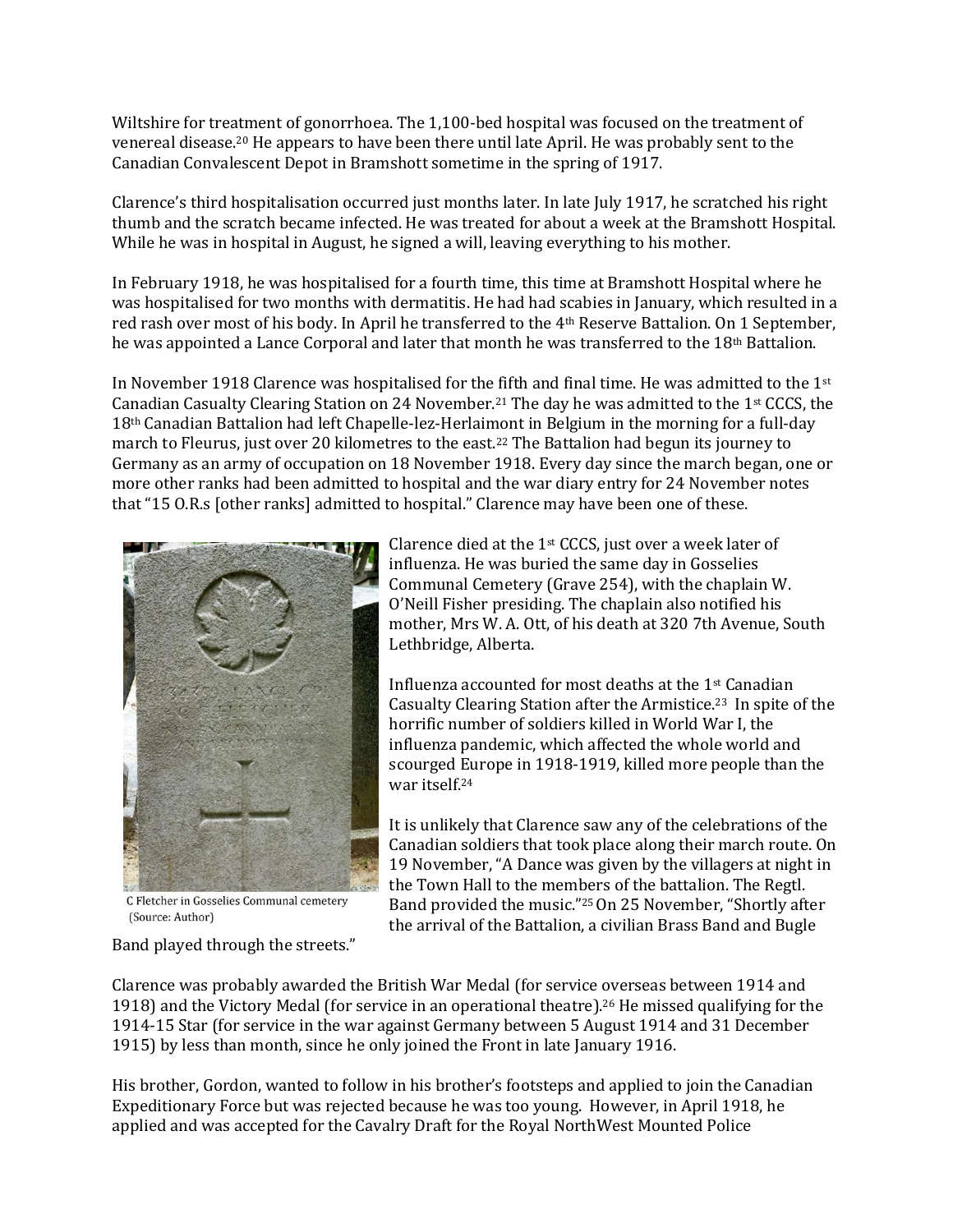

Graves of nine WW1 soldiers in Gosselies Communal cemetery (Source: Author)

(RNWMP).27 New RNWMP recruits were also being taken into the CEF and Gordon signed an attestation on 3 May 1918. He could not serve at the front until he was 19 on 30 May 1919. Gordon sailed to England in June 1918 where he was sent to Camp Shorncliffe in Kent for training. He was just about to be shipped to the Western Front when the Armistice was signed. Gordon returned to Canada in May 1919. He then joined the Saskatchewan Provincial Police and, when the Royal Canadian Mounted Police (RCMP) took over policing in Saskatchewan, he joined the Manitoba Provincial Police. Then when the RCMP took over policing in that

province, Gordon joined the RCMP, where he served until his retirement in 1950. He died on 17 June 1961 in Powell River, British Columbia.

After the war, Clarence's parents, William and Mary, were living in Vancouver with six of their children.<sup>28</sup> Gordon and his wife, Ada, were living in Lethbridge. On the day of the 1921 census, 1 June, Clarence's youngest brother, Douglas, a taxi driver, was with Gordon and Ada.<sup>29</sup> Douglas later married Beryl. <sup>30</sup> He moved to the United States – first to Seattle and then to Kansas City.<sup>31</sup> Both Douglas and Beryl died Kansas City.

Gordon and Ada did not have any children, but Douglas had two. <sup>32</sup> The family names Fletcher and Clarence were worked into the names of his two children – Donald Fletcher Ellwyn and Barrie Clare(nce) Ellwyn.

© BIFHSGO, 2016

 $\overline{\phantom{a}}$ 

Special thanks are extended to Barrie Ellwyn, Clarence's nephew, for his assistance with this biography.

<sup>1</sup> Clarence gave his birth year as 1895 in his attestation for the Canadian Expeditionary Force. However, a biography written of his brother, Gordon, suggests that he was actually born on 13 March 1898. Census records give dates of 1897, 1898 and 1898. No birth record has been found.

<sup>2</sup> Some records suggest that he was born in Manitoba. "1921 Census of Canada," *Ancestry*

[<sup>\(</sup>www.ancestry.co.uk:](http://www.ancestry.co.uk/) accessed 11 April 2015), entry for Gordon Ellison, Province or Territory:, Alberta, District: Lethbridge District Number: 7, Sub-District: Lethbridge (City), Sub-District Number: 42, City, Town or Village: Ward E City of Lethbridge

<sup>3</sup> "1901 Census of Canada," *Ancestry* [\(www.ancestry.co.uk:](http://www.ancestry.co.uk/) accessed 9 April 2015), entry for Clarence Ellyn, Province: British Columbia, District: Yale & Cariboo, District Number: 5, Sub-District: Kootenay (East/est), (South Riding/Division Nord), Sub-District Number: E-8

<sup>4</sup> "S/Sgt. Gordon Ellwyn," *The Royal Canadian Mounted Police Veterans' Association* (http://www.rcmpveteransvancouver.com/ssgt-gordon-ellwyn/; accessed 9 April 2015) <sup>5</sup> Ibid.

<sup>6</sup> "S/Sgt. Gordon Ellwyn"

<sup>7</sup> "British Columbia, Canada, Death Index, 1872-1990," Ancestry([www.ancestry.co.uk;](http://www.ancestry.co.uk/) accessed 11 April 2015), entry for Margret Ellyn, Registration Number: 1902-09-166320, BCA Number: B13105, GSU Number: 1927133

<sup>8</sup> "S/Sgt. Gordon Ellwyn"

<sup>9</sup> "1901 Census of Canada," entry for Clarence Ellyn,